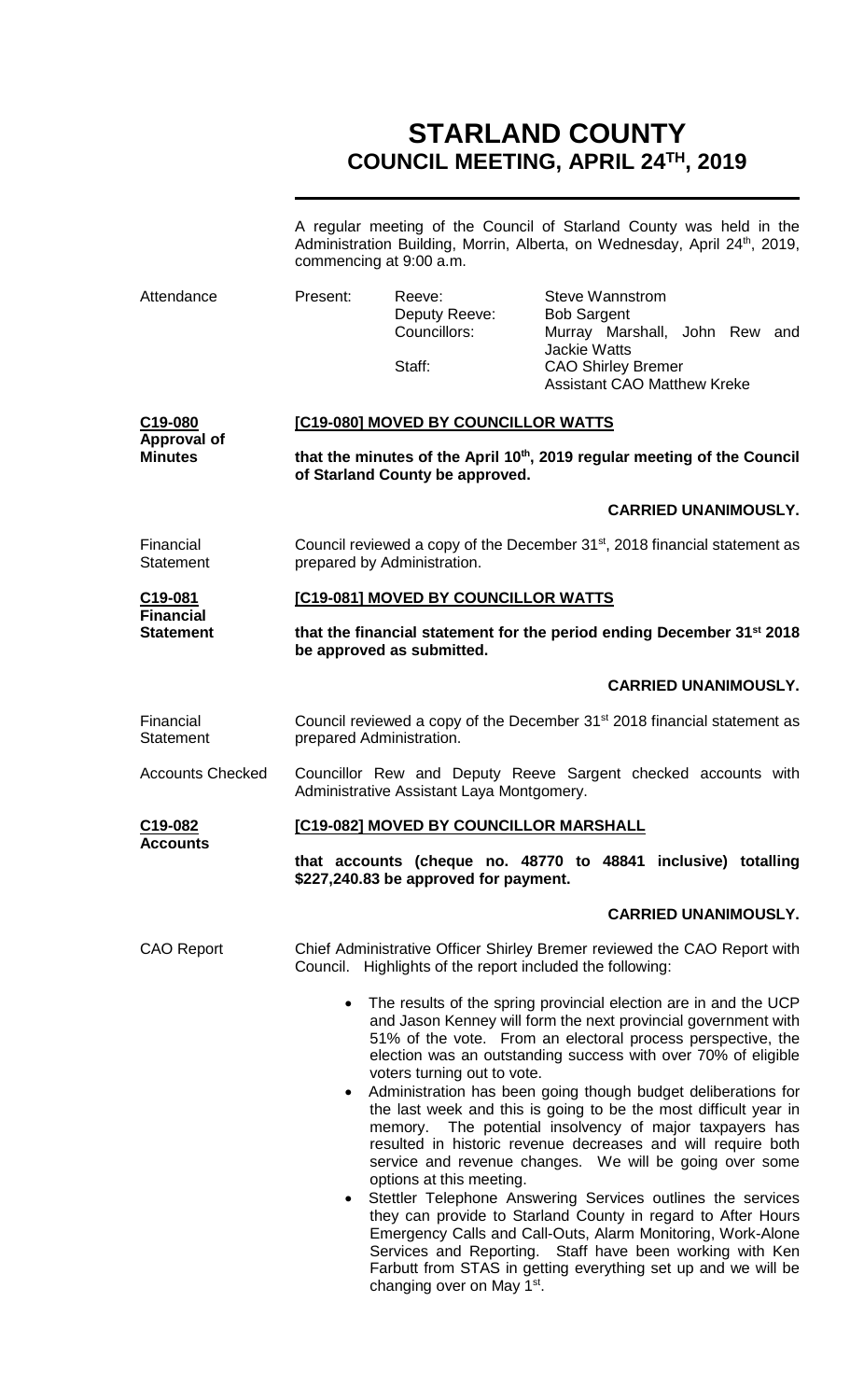|                                              |                                                                                                                                                                                                                                                                                                                                                                                                                                                                                                                                                                                                                                                                                                                                                                                                                                                                                                                                                                                                                                                                                                                                                                                                                                                                                | today's Council meeting. |                                               | Negotiations are ongoing with Eagle Builders over several of the<br>points noted by Council to bring their proposal up to their<br>satisfaction. We are hoping to complete negotiations following |                                        |                                                                                                                                               |                             |
|----------------------------------------------|--------------------------------------------------------------------------------------------------------------------------------------------------------------------------------------------------------------------------------------------------------------------------------------------------------------------------------------------------------------------------------------------------------------------------------------------------------------------------------------------------------------------------------------------------------------------------------------------------------------------------------------------------------------------------------------------------------------------------------------------------------------------------------------------------------------------------------------------------------------------------------------------------------------------------------------------------------------------------------------------------------------------------------------------------------------------------------------------------------------------------------------------------------------------------------------------------------------------------------------------------------------------------------|--------------------------|-----------------------------------------------|---------------------------------------------------------------------------------------------------------------------------------------------------------------------------------------------------|----------------------------------------|-----------------------------------------------------------------------------------------------------------------------------------------------|-----------------------------|
| <b>PW Report</b>                             | At 10:00 a.m. Public Works Supervisor Ken Menage attended the meeting<br>and reviewed the Public Works Report with Council. Highlights of his<br>report included the following:                                                                                                                                                                                                                                                                                                                                                                                                                                                                                                                                                                                                                                                                                                                                                                                                                                                                                                                                                                                                                                                                                                |                          |                                               |                                                                                                                                                                                                   |                                        |                                                                                                                                               |                             |
|                                              | The PW Crew have been working signs, road repairs with gravel,<br>$\bullet$<br>road repairs with cold mix, approach building and culvert work.<br>The Shop crew have been busy with repairs and tire work to all<br>$\bullet$<br>department equipment.<br>Gradermen have been blading roads and getting ready for<br>$\bullet$<br>summer, Don Rude worked all last week with Colby on grader<br>training.<br>Ken has been working on bridge inspections, seasonal hires,<br>$\bullet$<br>road and bridge planning and preparing for the upcoming road<br>meeting.                                                                                                                                                                                                                                                                                                                                                                                                                                                                                                                                                                                                                                                                                                              |                          |                                               |                                                                                                                                                                                                   |                                        |                                                                                                                                               |                             |
| Equipment<br><b>Tenders</b>                  | Sealed bids were opened for the County equipment sale.<br>The tender<br>process was closed on April 23rd.                                                                                                                                                                                                                                                                                                                                                                                                                                                                                                                                                                                                                                                                                                                                                                                                                                                                                                                                                                                                                                                                                                                                                                      |                          |                                               |                                                                                                                                                                                                   |                                        |                                                                                                                                               |                             |
| C19-083<br><b>Equipment</b><br><b>Tender</b> | [C19-083] MOVED BY COUNCILLOR REW<br>that the following tender bids be accepted as per the terms of the<br><b>Bidder Instructions:</b>                                                                                                                                                                                                                                                                                                                                                                                                                                                                                                                                                                                                                                                                                                                                                                                                                                                                                                                                                                                                                                                                                                                                         |                          |                                               |                                                                                                                                                                                                   |                                        |                                                                                                                                               |                             |
|                                              | 2002 Chevy 1500<br>1999 Ford F350<br>2006 GMC 1/2 Ton<br>2007 Dodge Ram<br>2007 Dodge Ram<br>2007 Dodge Dura<br>Slip Tank (630)                                                                                                                                                                                                                                                                                                                                                                                                                                                                                                                                                                                                                                                                                                                                                                                                                                                                                                                                                                                                                                                                                                                                                |                          | for<br>for<br>for<br>for<br>for<br>for<br>for | \$347.00<br>\$5,250.00<br>\$511.53<br>\$1,310.00<br>\$850.00<br>\$755.00<br>\$300.00                                                                                                              | to<br>to<br>to<br>to<br>to<br>to<br>to | <b>Buck Benoit</b><br><b>Alan Hampton</b><br>Szilvia Vajda<br><b>Ken Glover</b><br><b>Daryl Hampton</b><br><b>Buck Benoit</b><br>Thomas Hodge |                             |
|                                              |                                                                                                                                                                                                                                                                                                                                                                                                                                                                                                                                                                                                                                                                                                                                                                                                                                                                                                                                                                                                                                                                                                                                                                                                                                                                                |                          |                                               |                                                                                                                                                                                                   |                                        |                                                                                                                                               | <b>CARRIED UNANIMOUSLY.</b> |
| Departure                                    |                                                                                                                                                                                                                                                                                                                                                                                                                                                                                                                                                                                                                                                                                                                                                                                                                                                                                                                                                                                                                                                                                                                                                                                                                                                                                |                          |                                               | At 10:45 a.m. Ken departed the meeting.                                                                                                                                                           |                                        |                                                                                                                                               |                             |
| <b>MS Report</b>                             | At 11:00 a.m. Municipal Services Manager Glen Riep attended the meeting<br>and reviewed his MS Report with Council. Highlights of the report include<br>the following:<br>Glen hopes to start working on the Michichi Dam beaver trail in<br>$\bullet$<br>the next couple of weeks. The trail will connect the campground<br>with the beaver trail system that Ag Services has already<br>installed. The trail will require some landscaping and earth<br>work to establish a trail.<br>The Rowley truck fill pump is down as the pump lost prime and<br>$\bullet$<br>damaged the seals again. Glen intends to modify the existing<br>pump from a centrifugal non-suction pump to a submersible<br>pump which would eliminate the ongoing issue.<br>Wise Abatement performed an inspection on the house in<br>Drumheller we recently purchased in order to install our pump<br>station. We are still awaiting the results however it appears that<br>most of the interior does have some asbestos which will need to<br>be removed for demolition.<br>With power outages in Morrin this week, Glen has readied the<br>$\bullet$<br>office to run off the solar/generator unit. The electrical panel<br>was prewired to accommodate the use of the generator when<br>necessary. |                          |                                               |                                                                                                                                                                                                   |                                        |                                                                                                                                               |                             |

Intermunicipal Development Plan Assistant CAO Kreke reviewed with Council a draft copy of a new Intermunicipal Development Plan between Starland County and the Village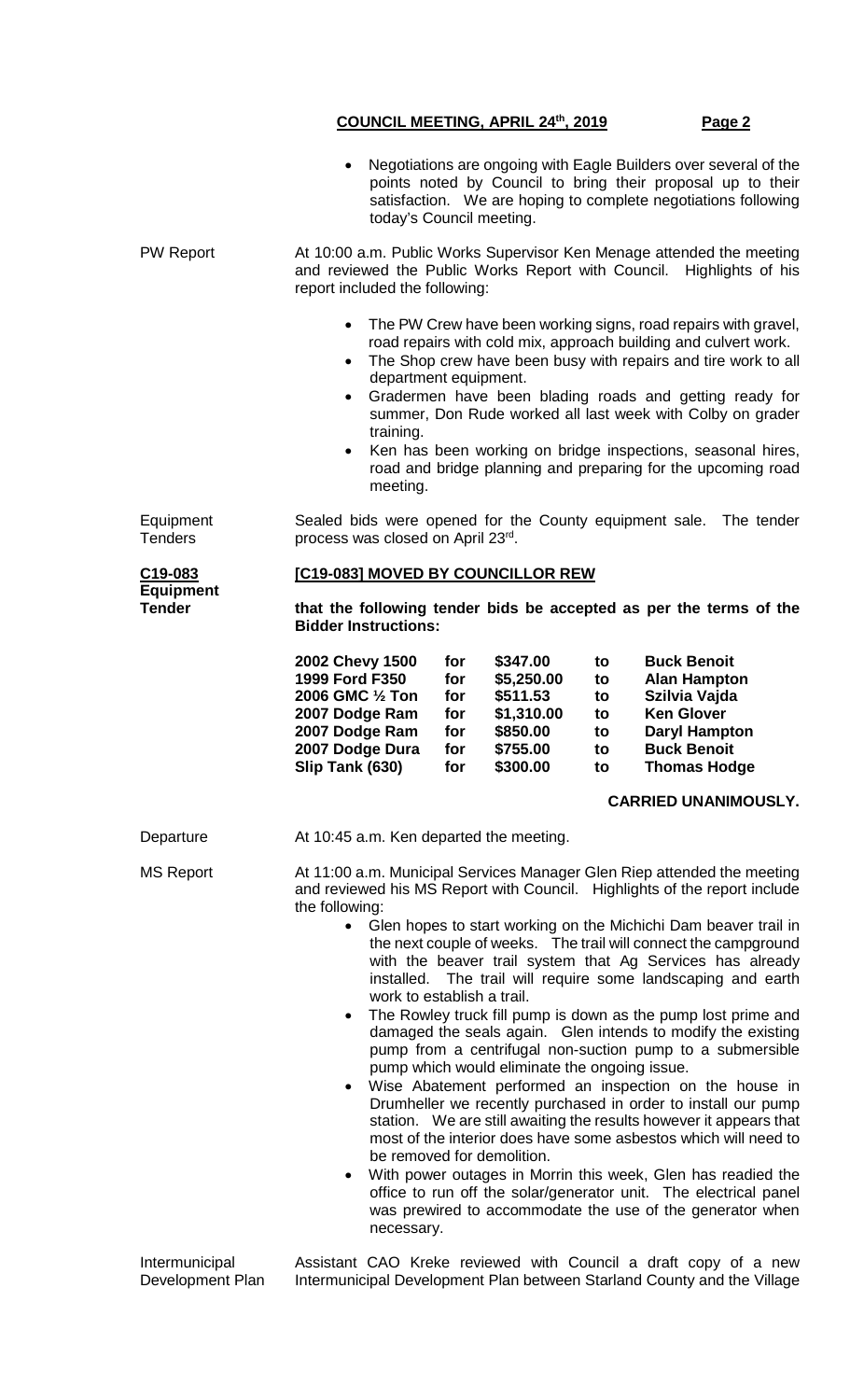of Morrin. The document is a template for the plans that are mandated to be written between Starland County and the Villages of Morrin, Munson and Delia.

- Solar Facility AUC Hearing Kneehill Solar LP has filed an application to construct and operate a 25 megawatt solar power plant in the Drumheller area and written submissions to the AUC are due by May  $2^{nd}$ , 2019.
- Departure At 12.00 p.m. Glen departed from the meeting.

Peace Officer Authority Starland County has received its requested amended Authorization to Employ Peace Officers from the Solicitor General. This authorization will enable Starland County to employ a Peace Officer Level 1 and enforce the Provincial Traffic Act.

ACFA AGM The Alberta Capital Finance Authority will be hosting its Annual General Meeting on Wednesday May 1<sup>st</sup>, 2019 in Edmonton.

SAEWA AGM The Southern Alberta Energy from Waste Association will be hosting its Annual General Meeting on Friday May 24<sup>th</sup>, 2019 in Vulcan, Alberta.

2019 Budget Administration has been working on the 2019 budget for the last several weeks and it has become increasingly clear over the last 2 weeks that there may be a serious tax collection problem this year there will have to be several changes made to both the revenue and expenditure side of the budget. Council will be given more specific options on tax rates at the next meeting.

**Committee** Reports Each of the Councillors present briefly reported on the various committees to which they are appointed.

Council Communications:

- i) Prairie Land Regional Division #25 re: Board Highlights
- ii) Canadian Badlands re: Annual General Meeting of Shareholders **Minutes**
- iii) Insight Into Government (1 issue)
- iv) Rural Municipalities of Alberta
	- Contact Newsletter (2 Issue)

Council

**Communications** 

Accounts **Accounts** - see prior motion.

| A.H. GRADER SERVICE LTD.                   | CK#48770  | 3,895.50  |
|--------------------------------------------|-----------|-----------|
| A.P.I. ALARM INC.                          | CK#48771  | 110.25    |
| A&D HARPER TIRE (1979) LTD.                | CK# 48772 | 7,178.89  |
| ADAMS INDUSTRIAL SUPPLIES INC.             | CK#48773  | 389.64    |
| AGROMAX DISTRIBUTORS INC.                  | CK# 48774 | 10,080.00 |
| ALBERTA FIRE CHIEF ASSOCIATION             | CK# 48775 | 2,431.25  |
| ALTAGAS UTILITIES INC.                     | CK# 48776 | 2,126.81  |
| ATCO ELECTRIC LTD.                         | CK#48777  | 19,879.10 |
| ATCO STRUCTURES & LOGISTICS LTD. CK# 48778 |           | 9,870.00  |
| AUTO VALUE PARTS - DRUMHELLER              | CK# 48779 | 1,696.89  |
| BENOIT, PELAGIOUS P.                       | CK# 48780 | 137.35    |
| BIG COUNTRY GAS CO-OP                      | CK# 48781 | 597.16    |
| BREMER, SHIRLEY J.                         | CK# 48782 | 939.55    |
| <b>BROWNLEE LLP</b>                        | CK# 48783 | 3,263.10  |
| BURNETT, LINDSAY                           | CK# 48784 | 500.00    |
| BURT, EDWIN L.                             | CK# 48785 | 150.00    |
| RECEIVER GENERAL                           | CK# 48786 | 240.00    |
| <b>CANADIAN TIRE</b>                       | CK#48787  | 787.50    |
| <b>CERVUS AG EQUIPMENT LP</b>              | CK# 48788 | 142.08    |
| <b>CW CLEANING/CANDACE WILLIAMS</b>        | CK# 48789 | 210.00    |
| DIRECTDIAL.COM                             | CK# 48790 | 1,110.69  |
| DRUM WIRELESS LTD.                         | CK# 48791 | 393.07    |
| DRUMHELLER CHRYSLER LTD.                   | CK# 48792 | 84.26     |
|                                            |           |           |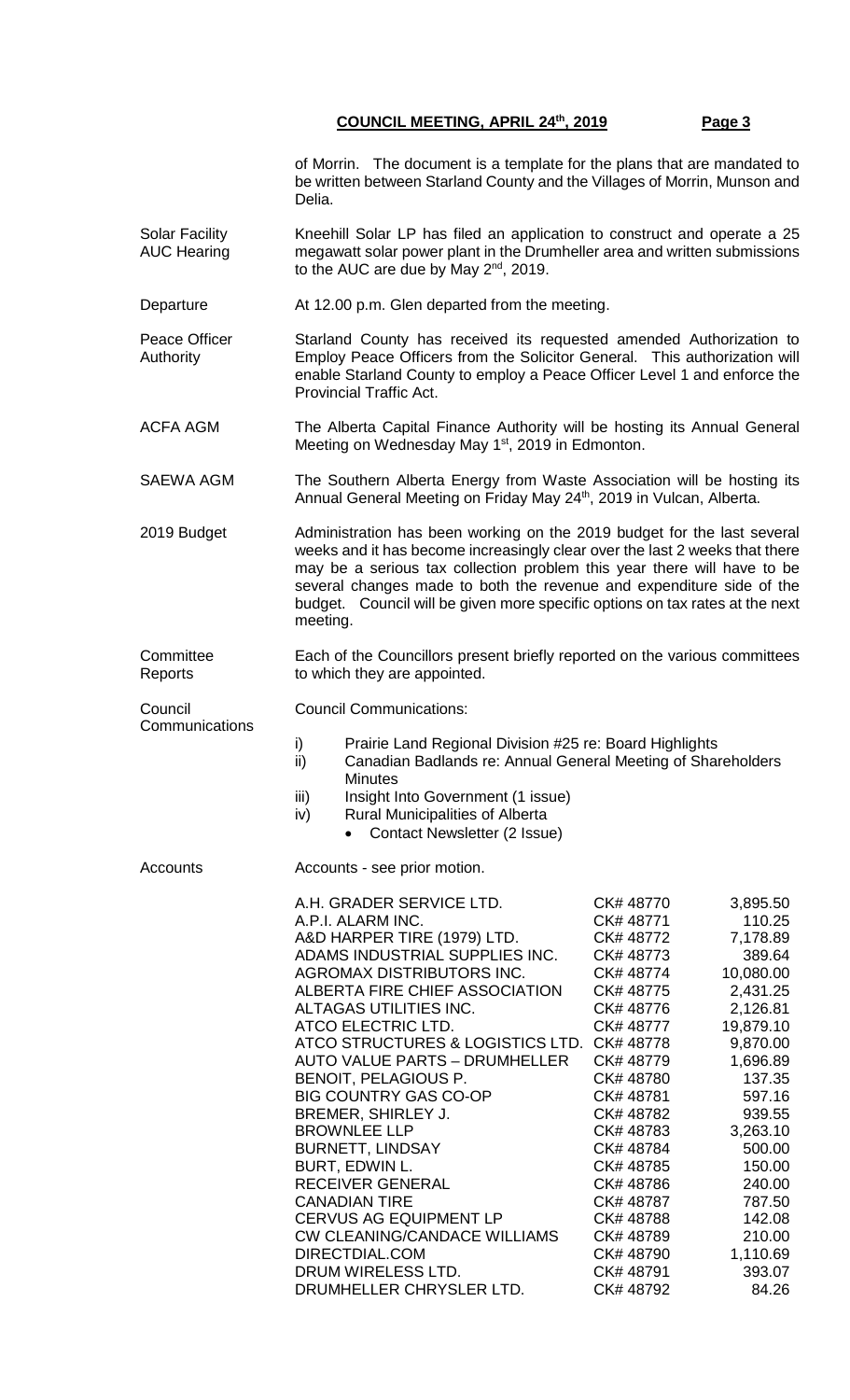| EAST CENTRAL GAS CO-OP LTD.            | CK# 48793 | 566.71    |
|----------------------------------------|-----------|-----------|
| <b>ECS SAFETY SERVICES LTD.</b>        | CK# 48794 | 607.96    |
| <b>ENDEAVOR</b>                        | CK# 48795 | 24,813.60 |
| <b>ENMAX</b>                           | CK# 48796 | 10,206.86 |
| <b>FARM SAFETY CENTRE</b>              | CK# 48797 | 875.00    |
| FAZEKAS, JUDITH W                      | CK# 48798 | 775.50    |
| <b>FRESON BROS DRUMHELLER</b>          | CK# 48799 | 105.07    |
| <b>GOVERNMENT OF ALBERTA</b>           | CK# 48800 | 200.45    |
| <b>HECK, BRIAN</b>                     | CK# 48801 | 170.00    |
| HI-WAY 9 EXPRESS LTD.                  | CK# 48802 | 468.72    |
| <b>IMAGE CRAFTER SIGNS INC.</b>        | CK# 48803 | 78.75     |
| KLONDIKE CRANE INSPECTION LTD.         | CK# 48804 | 2,741.83  |
| <b>KNEEHILL COUNTY</b>                 | CK# 48805 | 187.90    |
| <b>KUDRAS, DARA</b>                    | CK# 48806 | 114.94    |
| <b>LAPP</b>                            | CK# 48807 | 23,701.91 |
| MARSHALL, MURRAY                       | CK#48808  | 492.60    |
| MORRIN COMMUNITY HALL ASSOC            | CK#48809  | 450.00    |
| MPE ENGINEERING LTD.                   | CK#48810  | 3,075.49  |
| NAPA AUTO PARTS DRUMHELLER             | CK#48811  | 15.75     |
| <b>NETAGO</b>                          | CK# 48812 | 319.95    |
| <b>OASIS CARWASH &amp; CONVENIENCE</b> | CK#48813  | 65.29     |
| PUROLATOR INC.                         | CK#48814  | 28.29     |
| RECEIVER GENERAL OF CANADA             | CK#48815  | 52,462.58 |
| <b>RED DEER COUNTY</b>                 | CK#48816  | 605.00    |
| REW, JOHN                              | CK#48817  | 2,589.77  |
| <b>RMA FUEL</b>                        | CK#48818  | 20,931.75 |
| <b>SANITEC</b>                         | CK#48819  | 92.16     |
| <b>SARGENT, ROBERT</b>                 | CK# 48820 | 213.18    |
| SEED CHECK TECHNOLOGIES INC.           | CK# 48821 | 173.25    |
| SHARPE, KERRY                          | CK# 48822 | 147.20    |
| SHRED-IT INTERNATIONAL ULC             | CK# 48823 | 498.55    |
| SPARTAN CONTROLS LTD.                  | CK# 48824 | 340.20    |
| <b>STARLAND REGIONAL WATER</b>         | CK# 48825 | 1,454.45  |
| STEWART, KIM                           | CK# 48826 | 140.00    |
| TELUS COMMUNICATIONS INC.              | CK# 48827 | 398.85    |
| TELUS MOBILITY INC.                    | CK# 48828 | 1,089.41  |
| THE ALBERTA SOIL SCIENCE WORK          | CK# 48829 | 500.00    |
| TKNT MECHANICAL LTD.                   | CK# 48830 | 89.25     |
| <b>TOWN OF DRUMHELLER</b>              | CK#48831  | 2,937.18  |
| TRINUS TECHNOLOGIES INC.               | CK# 48832 | 76.13     |
| <b>VILLAGE OF DELIA</b>                | CK#48833  | 225.00    |
| <b>VILLAGE OF MORRIN</b>               | CK# 48834 | 600.00    |
| <b>WANNSTROM, STEVE</b>                | CK# 48835 | 432.76    |
| <b>WATER PURE &amp; SIMPLE</b>         | CK#48836  | 63.00     |
| <b>WATTS, JACKIE</b>                   | CK# 48837 | 468.86    |
| WESTERGARD MOTORS DRUMHELLER CK# 48838 |           | 2,165.64  |
| <b>WISE ABATEMENT</b>                  | CK# 48839 | 892.50    |
| <b>WOLF, TRACY</b>                     | CK# 48840 | 1,305.00  |
| 1325856 ALBERTA LTD.                   | CK# 48841 | 73.50     |
|                                        |           |           |

 **Sub-Total: \$ 227,240.83**

 **TOTAL: \$ 227,240.83**